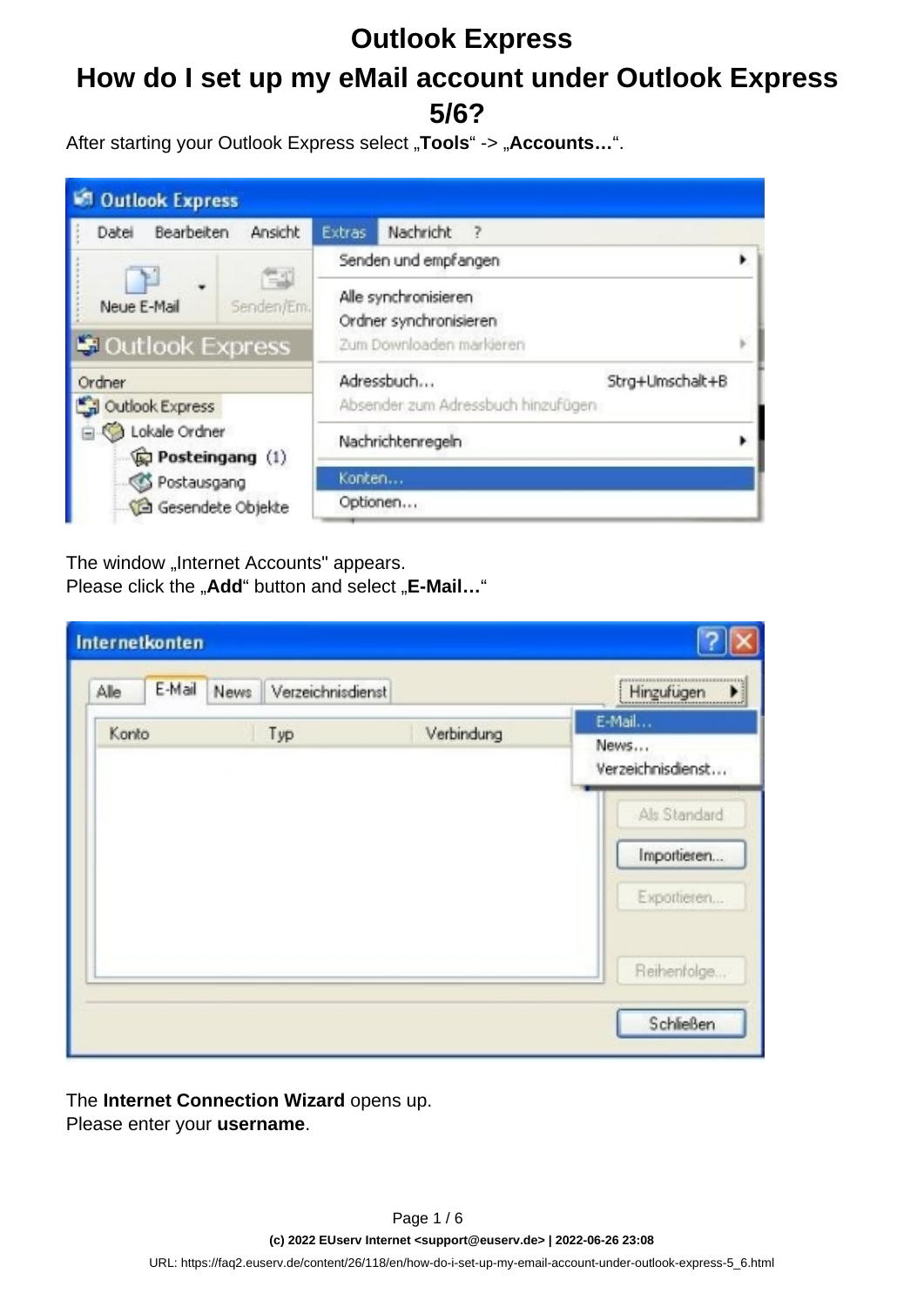| Assistent für den Internetzugang |                                                                                                                                                   |           |
|----------------------------------|---------------------------------------------------------------------------------------------------------------------------------------------------|-----------|
| Name                             |                                                                                                                                                   |           |
|                                  | Wenn Sie eine Nachricht senden, erscheint Ihr Name in der Nachricht im Feld "Von".<br>Geben Sie Ihren Namen so ein, wie er angezeigt werden soll. |           |
| Angezeigter Name:                | <b>Beispiel Name</b>                                                                                                                              |           |
|                                  | Beispiel: Jens Mander                                                                                                                             |           |
|                                  | <zurück<br>Weiter &gt;</zurück<br>                                                                                                                | Abbrechen |

Please enter your eMail address and click the "Next" button.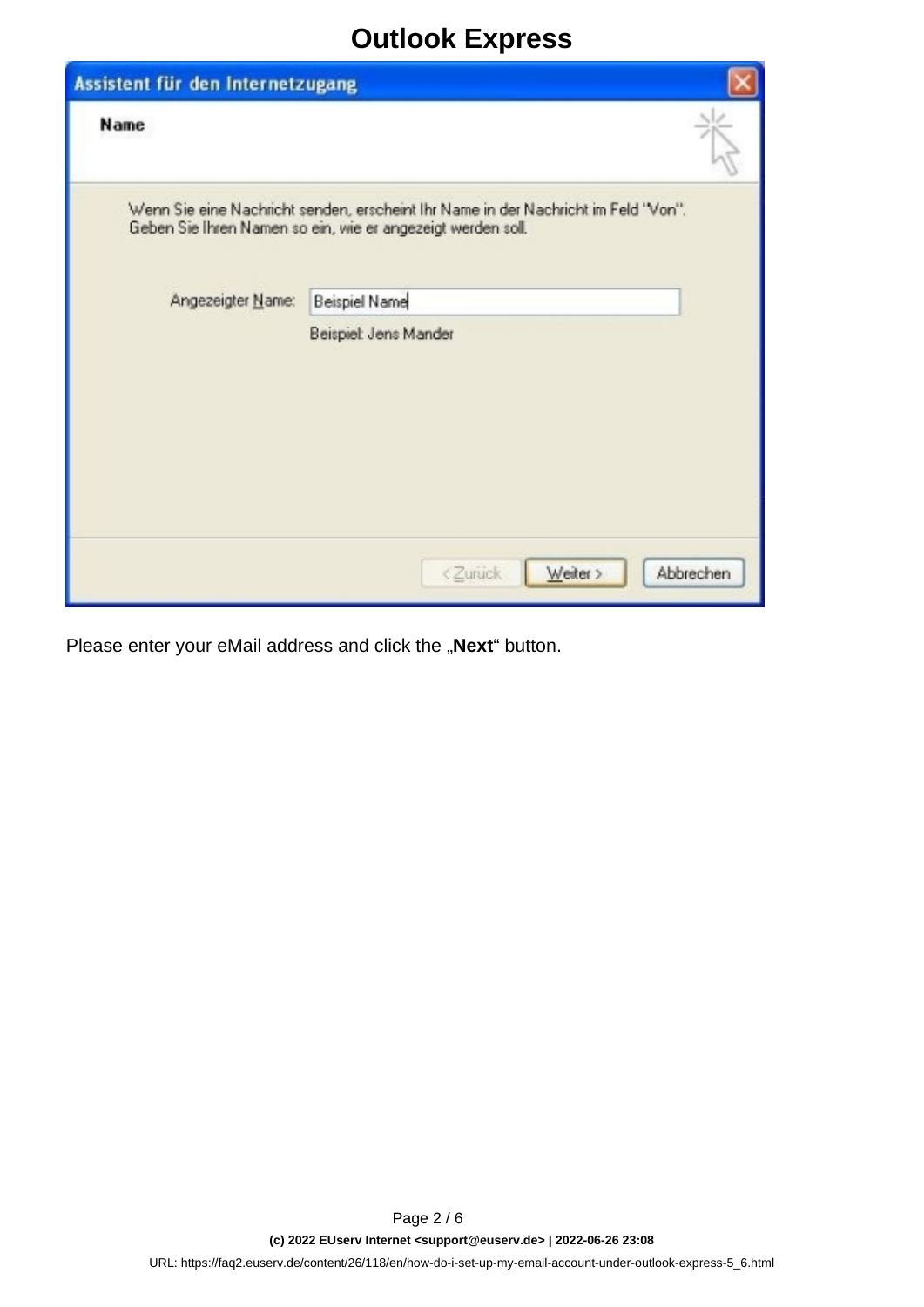| Assistent für den Internetzugang |                                                                              |           |
|----------------------------------|------------------------------------------------------------------------------|-----------|
| Internet-E-Mail-Adresse          |                                                                              |           |
|                                  | An Sie gerichtete E-Mail-Nachrichten werden an Ihre E-Mail-Adresse geleitet. |           |
| E-Mail-Adresse:                  | beispiel-name@domainname.de                                                  |           |
|                                  | Beispiel: Jemand@microsoft.com                                               |           |
|                                  |                                                                              |           |
|                                  |                                                                              |           |
|                                  |                                                                              |           |
|                                  | <zurück<br>Weiter &gt;</zurück<br>                                           | Abbrechen |

Please enter the inbox server "pop3.ServerName.com" as well as the outbox server "**smtp.ServerName.com**" and click the "Next" button.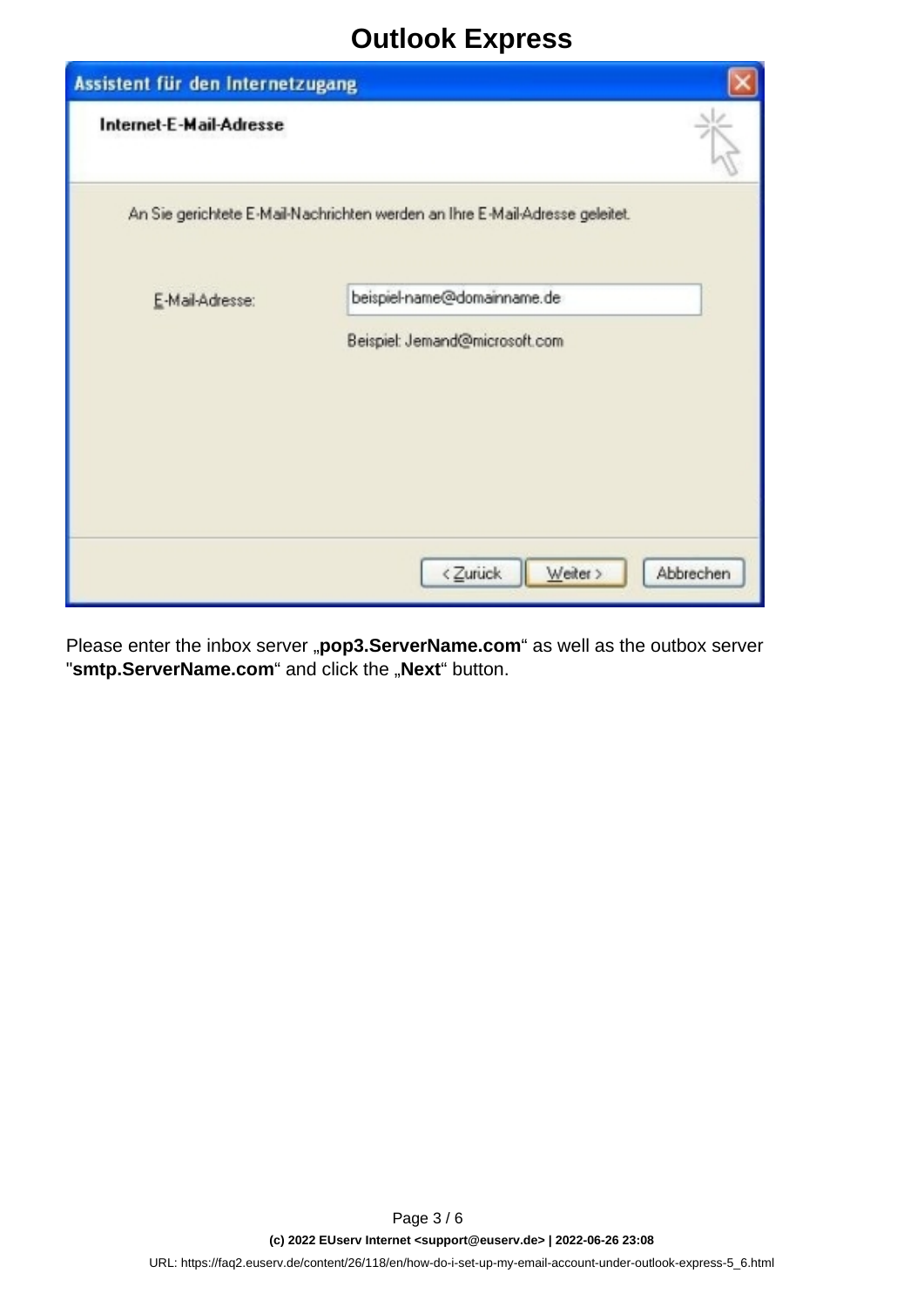| Namen der E-Mail-Server                                                           |                 |  |
|-----------------------------------------------------------------------------------|-----------------|--|
| Der Posteingangsserver ist ein                                                    | Server.<br>POP3 |  |
| Posteingangsserver (POP3, IMAP oder HTTP):<br>pop3.domainname.de                  |                 |  |
| Ein SMTP Server wird für den Postausgang verwendet.<br>Postausgangsserver (SMTP): |                 |  |
| smtp.domainname.de                                                                |                 |  |

| Assistent für den Internetzugang       |                                                                                                                                                |           |
|----------------------------------------|------------------------------------------------------------------------------------------------------------------------------------------------|-----------|
| Internet-E-Mail-Anmeldung              |                                                                                                                                                |           |
| Internetdienstanbieter erhalten haben. | Geben Sie den Kontonamen und das Kennwort ein, die Sie von Ihrem                                                                               |           |
| Kontoname:                             | beispiel-name                                                                                                                                  |           |
| Kennwort                               |                                                                                                                                                |           |
|                                        | Kennwort speichern<br>Wenn Ihr Internetdienstanbieter gesicherte Kennwortauthentifizierung (SPA) für den                                       |           |
|                                        | Zugriff auf das E-Mail-Konto unterstützt, aktivieren Sie das Kontrollkästchen<br>"Anmeldung durch gesicherte Kennwortauthentifizierung [SPA]". |           |
|                                        | Anmeldung durch gesicherte Kennwortauthentifizierung (SPA)                                                                                     |           |
|                                        | <zurück<br>Weiter &gt;</zurück<br>                                                                                                             | Abbrechen |

**(c) 2022 EUserv Internet <support@euserv.de> | 2022-06-26 23:08**

[URL: https://faq2.euserv.de/content/26/118/en/how-do-i-set-up-my-email-account-under-outlook-express-5\\_6.html](https://faq2.euserv.de/content/26/118/en/how-do-i-set-up-my-email-account-under-outlook-express-5_6.html)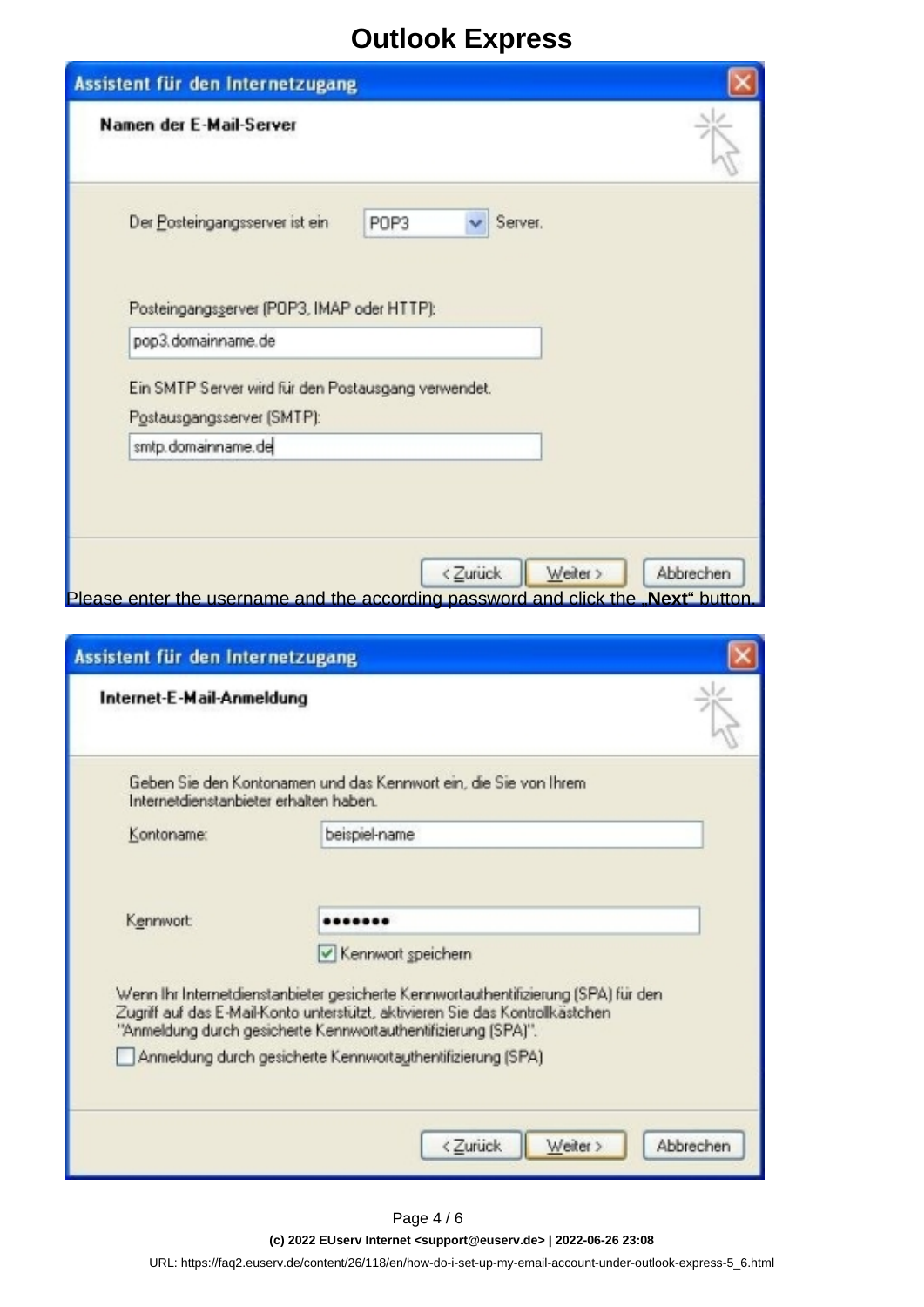Click the "Finish" button.

| Assistent für den Internetzugang                                                            |           |
|---------------------------------------------------------------------------------------------|-----------|
| <b>Installation beendet</b>                                                                 |           |
| Alle Informationen zur Einrichtung des gewünschten Kontos wurden vollständig<br>eingegeben. |           |
| Um diese Einstellungen zu speichern, klicken Sie auf<br>"Fertig stellen".                   |           |
|                                                                                             |           |
|                                                                                             |           |
|                                                                                             |           |
| Fertig stellen<br><zurück< td=""><td>Abbrechen</td></zurück<>                               | Abbrechen |

The window "Internet accounts" opens up. Please select the "**Properties**" button.

| Internetkonten                   |                   |                  |                  |
|----------------------------------|-------------------|------------------|------------------|
| E-Mail<br>News<br>Alle           | Verzeichnisdienst |                  | Hinzufügen       |
| Konto                            | Typ               | Verbindung       | Entfernen        |
| pop3.domainnam E-Mail (Standard) |                   | Alle verfügbaren | Ejgenschaften    |
|                                  |                   |                  | Als Standard     |
|                                  |                   |                  | Importieren      |
|                                  |                   |                  | Exportieren      |
|                                  |                   |                  | Reihenfolge      |
|                                  |                   |                  | <b>Schließen</b> |

Page 5 / 6

**(c) 2022 EUserv Internet <support@euserv.de> | 2022-06-26 23:08**

[URL: https://faq2.euserv.de/content/26/118/en/how-do-i-set-up-my-email-account-under-outlook-express-5\\_6.html](https://faq2.euserv.de/content/26/118/en/how-do-i-set-up-my-email-account-under-outlook-express-5_6.html)